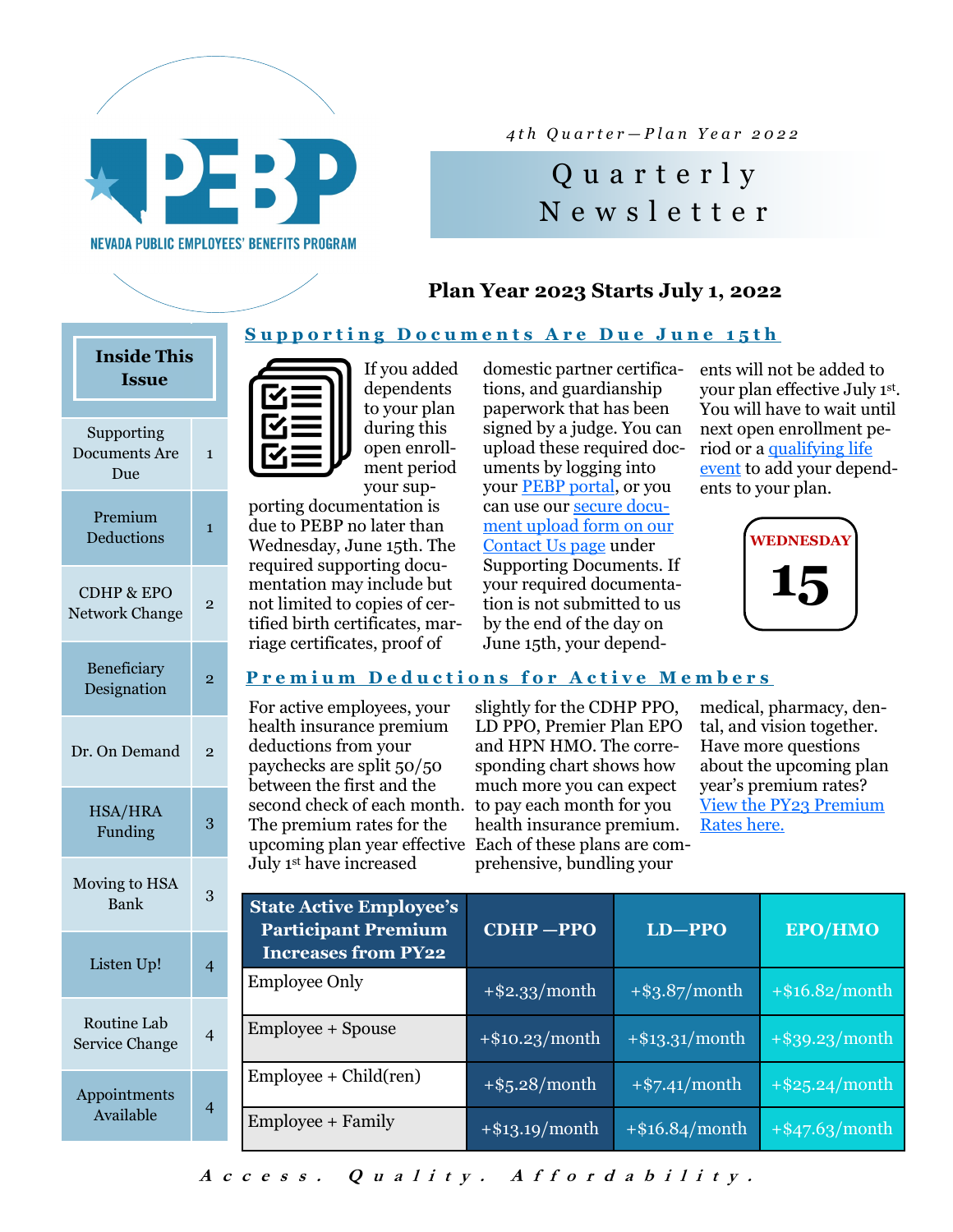#### 4th Quarter-Plan Year 2022

#### **CDHP and EPO Network Change Effective**  $7/1/2022$

Effective July 1, 2022 the Aetna Signature Administrators (ASA) network is being relaced by Sierra Health-Care Options in southern Nevada, and United Healthcare Choice Plus Network for out-ofstate and northern Nevada members. The network changes may include changes to the network status of hospitals, laboratories, primary care physicians, specialists, and ancillary providers.

Sierra Health-Care Options will replace the PPO provider network for members in southern Nevada enrolled in the CDHP and the LD PPO, including participants who reside in and want to utilize services in Clark, Esmeralda, and Nye counties. Members can search for [SHO providers](https://www.sierrahealthcareoptions.com/)  [here.](https://www.sierrahealthcareoptions.com/) Additionally, UnitedHealthcare Choice Plus Network will replace the PPO and EPO provider network for all out-of-state and northern Nevadan members enrolled in the CDHP, the LD PPO, and the Premier

Plan EPO, including participants who reside in and want to utilize **UnitedHealthcare** services out-of-state or in Washoe, Carson, Douglas, Storey, Lyon, Churchill, Pershing, Humboldt, Mineral, Lander, Eureka, White Pine, Lincoln, and Elko counties. Members can search for [UHC providers](https://www.umr.com/tpa-ap-web/?navDeepDive=publicFindAProvider)  [here.](https://www.umr.com/tpa-ap-web/?navDeepDive=publicFindAProvider)

Members are encouraged to confirm the network status of provider(s) before receiving health care services beginning July 1<sup>st</sup>, 2022. It is your responsibility to confirm the



#### **B e n e f i c i a r y D e s i g n a t i o n**

Any changes that you made to your beneficiary designation in your E-PEBP portal on or after January 1, 2022 may not have transferred when PEBP transitioned back to the MyLife E-PEBP

portal effective 5/2. Beneficiary designation for basic and voluntary life insurance, and HSA funds are evergreen, meaning they can be made anytime, and do

not need a qualifying life event to complete. Click on the image to the right for a step-by-step guide to updating your beneficiaries.

HOW TO **ADD OR CHANGE YOUR BENEFICIARY** LIFE INSURANCE<br>HEALTHSCOPE HSA

8232).



#### **D r . O n D e m a n d**

Doctor on Demand connects CDHP PPO, LD PPO, and Premier Plan EPO participants face-to-face with a board-certified doctor or licensed psychologist (by appointment) on your smartphone, tablet or computer through live video. The table to right outlines prices for PY23 effective 7/1. Visit [Dr.On Demand](https://doctorondemand.com/) or call DoD Customer Service at 1-800-997-6196 to get the care you need form the comfort of your home.

# dr. on demand

| <b>What It Costs</b>                                                 | <b>CDHP PPO</b>    | <b>LDP PPO</b> | <b>Premier Plan</b><br><b>EPO</b>                                                            |
|----------------------------------------------------------------------|--------------------|----------------|----------------------------------------------------------------------------------------------|
| <b>Urgent Medical</b><br><b>Care</b><br><b>Including dermatology</b> | \$49               | \$10           | \$10                                                                                         |
| <b>Mental Health</b><br><b>Therapy</b>                               | $$79$ (25 minutes) |                | $$20 (25 minutes)$ $$20 (25 minutes)$<br>$\vert \$ 30 (50 minutes) $\vert \$ 20 (50 minutes) |
| <b>Psychiatry Initial</b><br><b>Visit</b>                            | \$229              | \$30           | \$20                                                                                         |
| <b>Psychiatry Follow-</b><br>Up                                      | \$99               | \$20           | \$20                                                                                         |

**Choice Plus Network** 

Access. Quality. Affordability.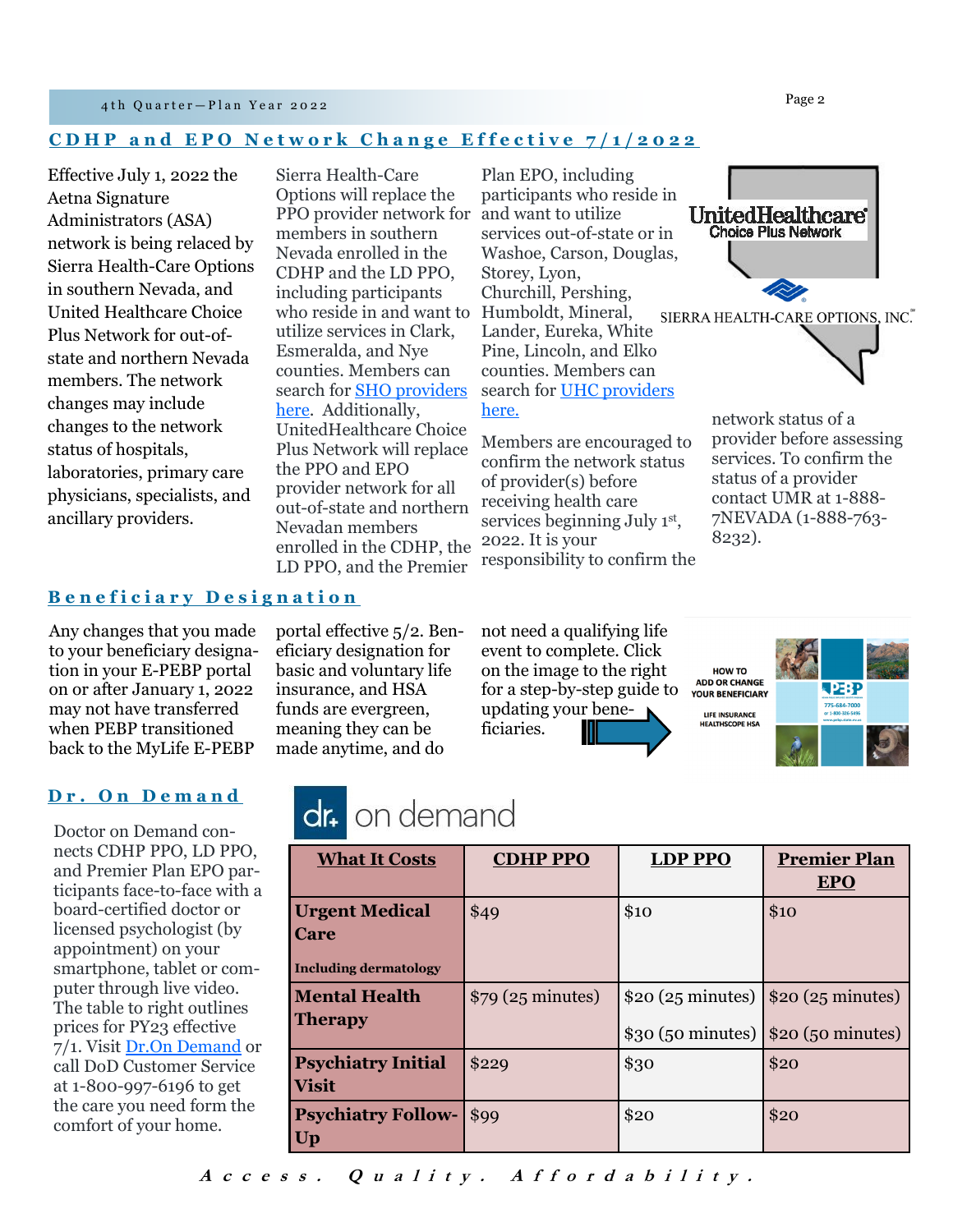#### **HSA/HRA Funding for Plan Year 2023**

For plan year 2023, the Consumer Driven Health Plan (CDHP PPO) is still the enrollment season and only plan that offers a Heath were previously on the Savings Account or Health Reimbursement Arrangement. The Low Deductible Plan (LD PPO) does **NOT** have a Health Savings Account or a Health Reimbursement Arrangement.

If you elected the LD PPO this open CDHP PPO with an HRA, any remaining funds in

your HRA account will revert to the State on June 30, 2022. If you have an HSA, any remaining funds are yours to keep, helping to

| <b>PY 2023</b>                                                      | <b>CDHP-PPO</b>                 | <b>LD-PPO</b> |
|---------------------------------------------------------------------|---------------------------------|---------------|
| <b>Base HSA/HRA</b><br><b>Funding</b><br>Effective $\frac{1}{7}$ /1 | \$600<br>Primary<br>Participant | N/A           |

pay for any qualifying outof-pocket medical expenses.

For members who are enrolled in the CDHP PPO, PEBP is contributing \$600 for the upcoming plan year to offset the cost of eligible healthcare expenses. To see the complete list of eligible expenses, visit [the official](https://www.irs.gov/publications/p502)  [IRS publication.](https://www.irs.gov/publications/p502) 

**HSA/HRA Administration for Plan Year 2023** 



HSA Bank is the NEW administrator for plan year 2023 for Health Savings Accounts and Health Reimbursement Arrangements. This upcoming plan year PEBP is contributing \$600 to your account. No additional contributions will be deposited in HealthSCOPE

accounts after June 30, 2022. Since PEBP is changing administrators from HealthSCOPE Benefits to HSA Bank, there is a call to action on your part if you have an HSA. **To avoid monthly administrative fees (\$2.50/month)** from the current administrator, HealthSCOPE, and

to keep all your funds in one place, you'll need to provide electronic consent to transfer your HSA funds to HSA Bank. **Completing the electronic consent by 7/31/2022 also avoids a potential closure fee from the current administrator.** You can access e-consent via [hsabank.com/NVPEBP](https://www.hsabank.com/hsabank/partner-sites/state-of-nevada-pebp/home)

using code 9HTP4Y.

By late June for members enrolled in an HSA/HRA, your new HSA Bank debit card and welcome kit will arrive. Contact the Client Assistance Center at 1-833- 228-9364.

**\*This does not apply to or affect retirees with HRAs as that remains** 

| <b>HSA</b>                                                                          | <b>HRA</b>                                                                                                                                                      |  | hsabank.com/NVPEBP                                                                                                                                                     | with Via Benefits.                                |  |
|-------------------------------------------------------------------------------------|-----------------------------------------------------------------------------------------------------------------------------------------------------------------|--|------------------------------------------------------------------------------------------------------------------------------------------------------------------------|---------------------------------------------------|--|
| <b>Health Savings Accounts</b>                                                      | <b>Health Reimbursement</b><br>Arrangements                                                                                                                     |  | Please join us for a webinar to learn about HSA Bank<br>portant dates to be aware of and what to expect in the<br>weeks. The webinar will demonstrate how to authorize |                                                   |  |
| <b>ACTION NEEDED:</b><br>Provide electronic con-                                    | HSA Bank will take over<br>all PY22 HRA claims not                                                                                                              |  |                                                                                                                                                                        | move of your existing HSA from HealthSCOPE to HSA |  |
| sent now through                                                                    | previously filed with<br><b>HealthSCOPE</b> starting<br>July 18, 2022.                                                                                          |  | <b>HSA Bank Transition Webinars</b>                                                                                                                                    |                                                   |  |
| $7/31/2022$ at<br>hsabank.com/NVPEBP<br>using code 9HTP4Y                           |                                                                                                                                                                 |  | Wednesday, June 15th @<br>$2-3$ pm PT                                                                                                                                  | Register for this eve                             |  |
| From $8/15 - 8/30$ your<br>HealthSCOPE HSA ac-                                      | All PY23 claim submis-<br>sions can start via HSA<br>Bank starting July 1,<br>2022.<br>*Do not use your new<br>HSA Bank Debit Card to<br>pay for PY22 expenses. |  | Thursday, June 16th @<br>10-11am PT                                                                                                                                    | Register for this eve                             |  |
| counts will be temporarily<br>frozen. You will be able to<br>use your HSA Bank card |                                                                                                                                                                 |  | Tuesday, June 21st @<br>11-12pm PT                                                                                                                                     | Register for this eve                             |  |
| after $8/30/2022$ .                                                                 |                                                                                                                                                                 |  | Wednesday, June 22nd @<br>9-10am PT                                                                                                                                    | Register for this eve                             |  |

Please join us for a webinar to learn about HSA Bank, important dates to be aware of and what to expect in the coming weeks. The webinar will demonstrate how to authorize the move of your existing HSA from HealthSCOPE to HSA Bank.

| <b>HSA Bank Transition Webinars</b>   |                                |  |  |
|---------------------------------------|--------------------------------|--|--|
| Wednesday, June 15th @<br>2-3pm PT    | <b>Register for this event</b> |  |  |
| Thursday, June 16th $@$<br>10-11am PT | <b>Register for this event</b> |  |  |
| Tuesday, June 21st $@$<br>11-12pm PT  | <b>Register for this event</b> |  |  |
| Wednesday, June 22nd $@$<br>9-10am PT | <b>Register for this event</b> |  |  |

## Access. Quality. Affordability.